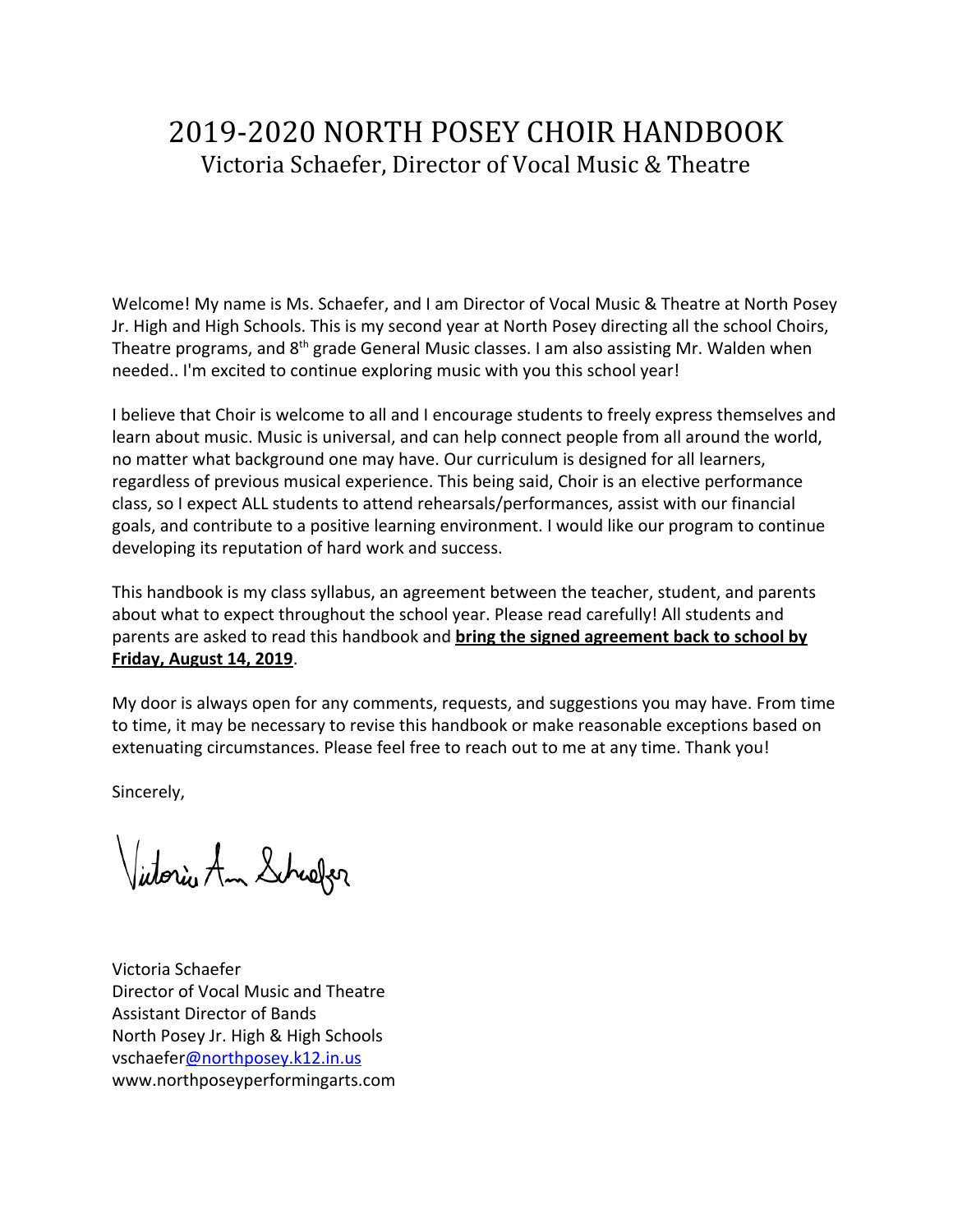I am happy to speak with parents over the phone, but I do not distribute my cell phone number to *students. Students can join our Choir group on the "Remind" app, email, or use Canvas messaging.* **MEMBERSHIP POLICIES**

#### **Program Goals**

The Music Department at North Posey Jr. High and High Schools seek to develop students who perform a wide variety of musical repertoire at a proficient or advanced level. The framework of our program consists of fundamental goals that are beneficial to students of all backgrounds and career interests:

- MUSICIANSHIP to study and perform excellent music from a wide variety of periods and styles
- CULTURAL AWARENESS to prepare for a global economy and respectful social connections
- AESTHETIC APPRECIATION to explore others' beliefs & feelings as well as our own
- SELF-CONFIDENCE to encourage individual performance and professional growth
- RESPONSIBILITY to guide our own beliefs and actions positively
- CITIZENSHIP so we appreciate our role in society and obligation to others
- CAREER EXPLORATION to prepare for a wide variety of occupational interests

In order to achieve these goals, each student must be taught and developed within the scope of their own abilities. "Talent" is not a prerequisite. Each student must acknowledge their current abilities, set goals for improvement, and measure personal growth.

#### **Leadership Attitude**

- 1. **BEST EFFORT** We complete all tasks using our best efforts. Even if we don't think we are capable of completing a task, we try our hardest. We value every minute of rehearsal time because we know quality practice leads to quality performance.
- 2. **COOPERATIVE** We are open to new ideas, and we make sacrifices to further our goals. We work with the Director and fellow choir members to make each rehearsal and performance efficient, educational, and fun. We encourage our friends and teachers to do their very best.
- 3. **DEPENDABLE** Our friends and teachers can rely on us to be at the right place at the right time with all our materials and a positive attitude. Even when we are not feeling our best, we "push through it" as best we can without making excessive excuses. We can be trusted to respect music and equipment. We do our best, even when we are not congratulated or recognized. We follow the rules without being constantly reminded to do so.
- 4. **HONEST** We always tell the truth in a professional manner. Instead of hiding information to make ourselves look better, we confess our own faults and mistakes. We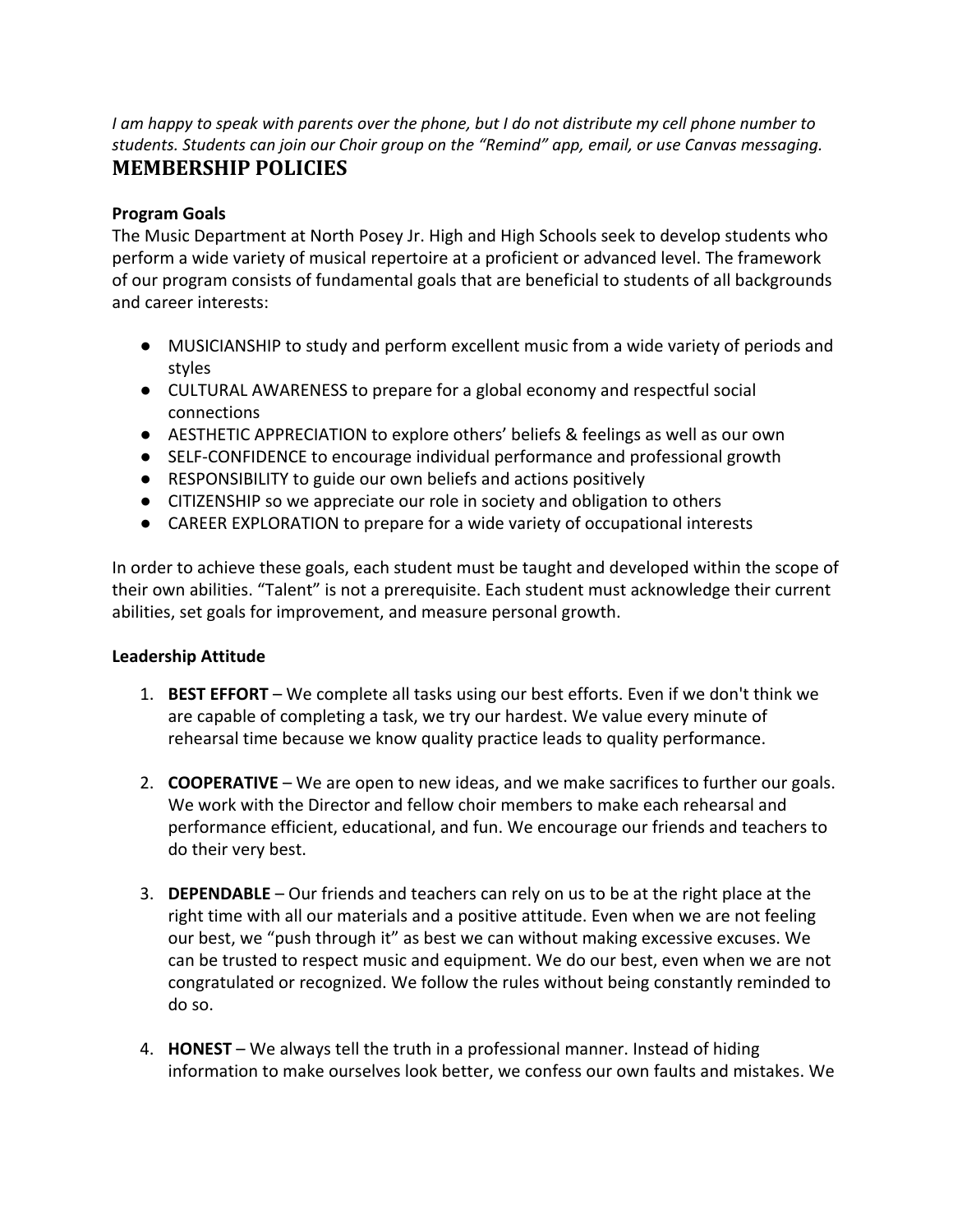remain silent or rephrase our thoughts if we think our words may hurt someone else. When we don't know something, we ask our friends and teachers for guidance.

- 5. **HUMBLE** We respect the fact that we make mistakes, but we rarely make the same mistake twice. Since we realize our human imperfections, we support our friends and teachers when they make mistakes. We encourage our friends and teachers to make good choices. We know that our personal feelings and desires are not the most important factor in every decision.
- 6. **SELF-RELIANT**  We "take care of our own business" and complete our tasks before worrying about others. We bring our own materials to class and have our music learned when asked to practice. We do more than the minimum amount of work required and often help others complete their tasks if needed. We often take initiative; when we know something needs to be done, we do it without being told. We reach out to friends and teachers for help when we know we can't do something alone. Our friends and teachers can rely on us for help.
- 7. **SPORTSMANSHIP** We work together to achieve our goals. We encourage our friends and teachers at North Posey and at other schools, too. When we travel to festivals, we respect other choirs and talk about them positively. If someone says something negative about us, we forgive them and lead by being a positive example.
- 8. **COURTESY** We always look out for the needs and interests of others before ourselves. If we see someone who needs assistance, we take initiative by helping them before we are asked. When someone asks us to do a little extra work or make an accommodation, we do our best, even when it's not convenient or they don't ask as nicely as we would like.

#### **Class Registration**

All Choir students must be enrolled for both the fall and spring semesters (Jr. High - 4th period; High School - 5th period). Choir is a FULL YEAR responsibility because we prepare year-round for our festivals and performances. If you have any class conflicts or concerns, please talk with Ms. Schaefer.

#### **Concert Attire**

Students must rent approved performance clothing from the school. The cost is included in the annual fundraising package. Ladies wear black choir dresses and black flats with their hair pulled away from the face and minimal jewelry. Gentlemen wear an approved tuxedo (no jackets.) If the dress code changes for a particular special event (e.g. Veteran's Day, football, etc.) I will make that clear to all students and parents in writing and online. - **Attire may look different this year (2020-2021).**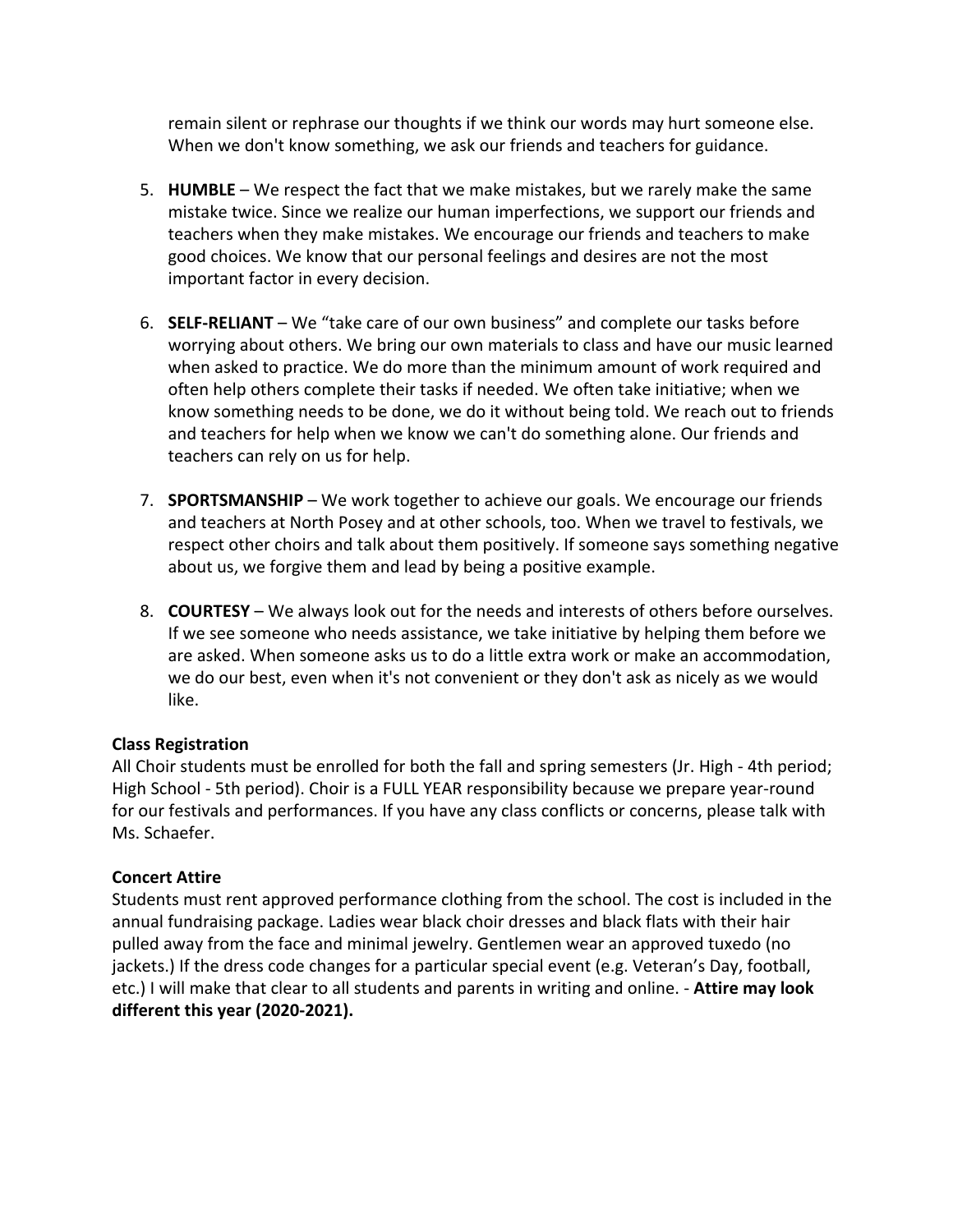#### **Performances**

In addition to daily classroom rehearsals, Choir students are expected to attend a number of performances required in the calendar. These events may be outside normal school hours. By registering for Choir, students agree to abide by the attendance policies in this handbook.

# **Choir participation is a privilege. Students who fail to abide by our membership policies may have their grade lowered or be administratively removed from the class per school handbook policy.**

# **CLASS PROCEDURES**

#### **Required Daily Materials**

All students are responsible for purchasing their own materials and bringing them to class each day.

- Chromebook
- One 1" plain black binder
- One pack loose leaf paper OR notebook
- Pencils/Erasers
- **● Face mask**
- **● Water Bottle**

#### **Warmups**

I always start class with some kind of warm-up to mentally and physically engage students in our learning. Students will train faster if they practice healthy singing and habits at home. I also encourage students to do breathing exercises at least three times a day to build breath capacity and flexibility.

#### **Music Selection**

We sing a variety of music for many different purposes. I will often refer to our music as *repertoire*. Students may be asked to help select repertoire throughout the year. Music will be approved by the Director based on ISSMA classification, part requirements, solo opportunities, educational value, and historical/cultural relevance. Due to the nature of choral music history, we will sing a mix of religious and secular texts from Western and non-Western traditions. We appreciate all music as art. The MSD of North Posey County does not promote or adhere to any particular religion or belief system.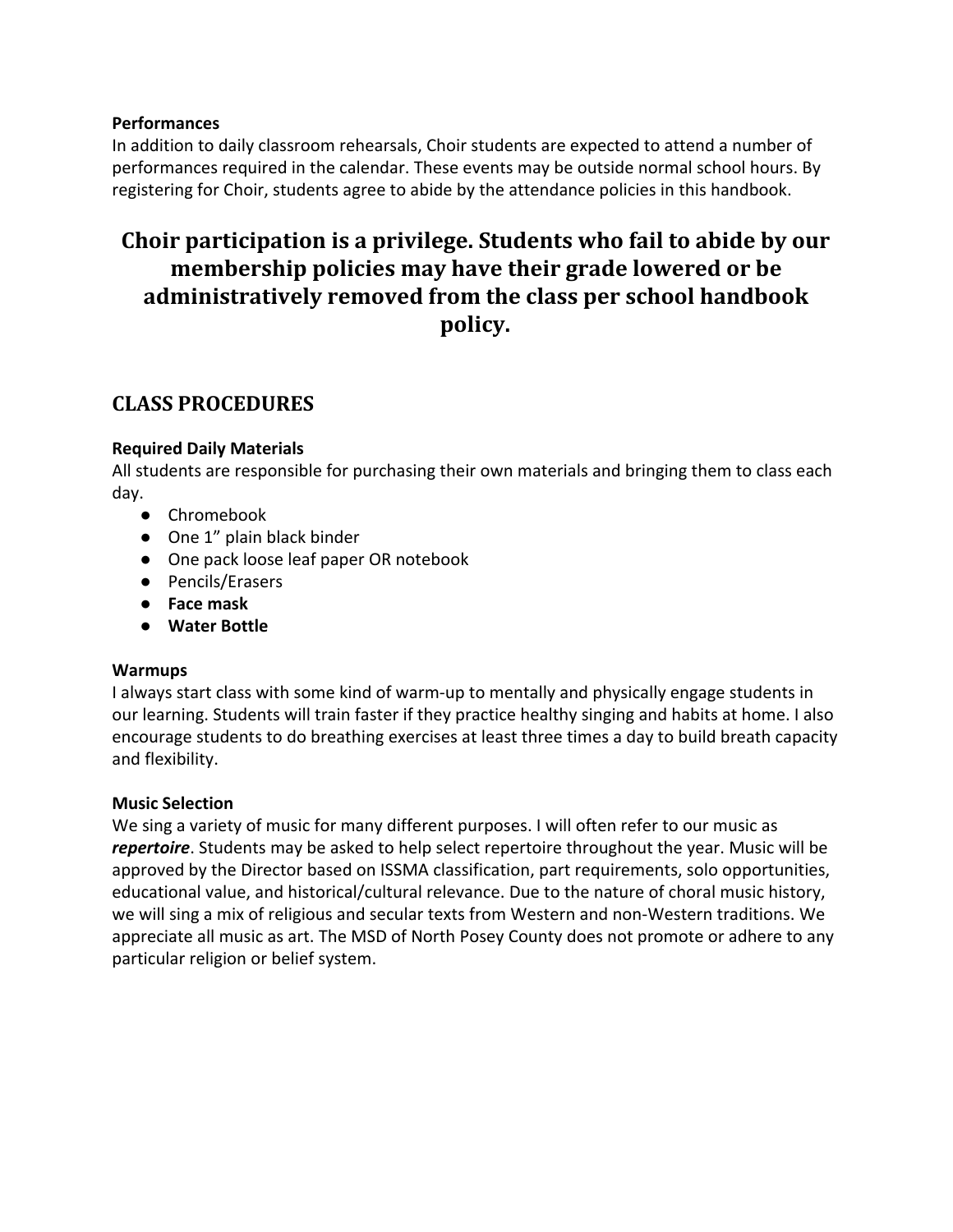#### **Part Assignments**

Each student will be assigned to a part at the beginning of the year. No part assignment is better than another. My top concern is *healthy* singing. As each student's voice changes, I want to be sure they are singing in a range where they will be most successful. I will notify students of any part divisions in the music so they know which notes to sing. I may change part assignments during the year, but I will always provide accommodations during part checks. Students and parents are encouraged to speak with the director about any part assignment concerns or voice changes.

#### **Solos in Repertoire**

If our repertoire requires one or more soloists, I will set an audition deadline by which time I must hear interested students sing the selected part(s). Auditions may be set up by appointment or in-class. Not everyone who *wants* a solo will *receive* a solo.

#### **Emergencies**

Students must follow the instructions of the Director or any other teacher/staff member during an emergency. Whether it is a drill or a real emergency, everyone must remain calm, focused, and professional. Students should remain silent so they can hear instructions.

- **Fire/Evacuate –** follow the route to exit the building in an orderly fashion
- **Tornado** proceed quickly to the designated tornado shelter and take cover; stay away from glass and windows; protect the head and neck
- **Earthquake** duck and cover under a desk, table, or doorway; protect head and neck
- **LockOUT** secure classroom doors and operate as usual; follow staff instructions explicitly.
- **LockDOWN** prepare to defend or evade; turn room lights OFF and lock doors; students may be locked and barricaded inside music storage rooms; follow staff instructions explicitly.

## **ATTENDANCE POLICY**

#### **Tardiness**

Students are expected to be in their seats with all necessary materials when the bell rings. Students should travel responsibly between classes to use their lockers and the restroom during passing periods. Chronic tardiness may result in a disciplinary referral and lowering of the student's grade. Passes are granted on an as-needed basis.

#### **Class/Daily Absences**

Classroom absences during the school day are arranged through the Office. Makeup work is available upon request and due when the student returns. Practice assignments are usually posted online through Canvas/Harmony. The NPHS student handbook lists various kinds of absences and explains how some absences may affect students' final exam exemption status.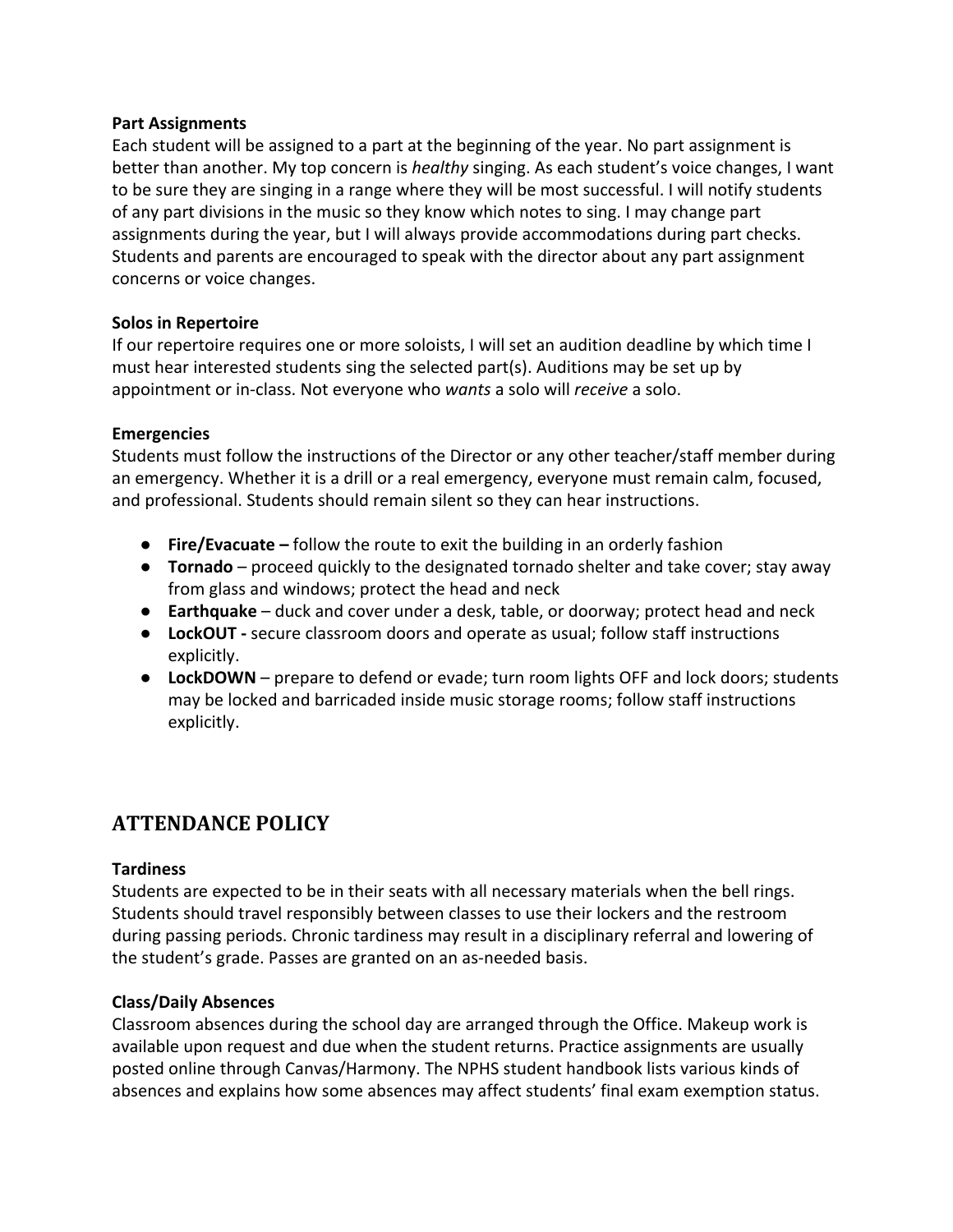#### **Performance Absences**

Choir is a *CURRICULAR* class because students receive a credit for their achievements in our curriculum-based class. Neither the Choir nor our performances are classified as "extracurricular activities." Skipping a required performance will result in an *automatic failing grade* for the grading period unless one of the following criteria are met:

- 1. Student's extreme medical illness documented by a health professional
- 2. Funeral or visitation for death in the immediate family documented by a funeral home
- 3. Graded or Overnight educational field trip *(must be pre-arranged with the Director)*
- 4. College visitation *(must be pre-arranged with the Director)*
- 5. Service as a Page in Indiana General Assembly *(must be pre-arranged with the Director)*
- 6. Precinct election worker *(must be pre-arranged with the Director)*
- 7. Religious Holiday *(must be pre-arranged with the Director)*
- 8. Jury Duty or Court Order *(must be pre-arranged with the Director)*
- 9. Excused by School Principal

*Missing school does not automatically excuse a student from a performance – documentation of one of the above is required or the student will receive a failing grade.* Documentation must be received by the Director within five school days of the absence. Students will not be excused for work, vacations, social activities, sports practices, etc. Excused performance absences will result in an alternative assignment being provided for the student to make-up the missing credit.

#### **Clubs/Sports/Extracurricular Conflicts**

HS students in an afternoon club should report to their club on appropriate PM club days. Students without a club will come directly to Choir for a mini-rehearsal or study hall. If a Choir performance conflicts with another class, club, sport, or extracurricular activity, students should speak with the Director. Students cannot be excused from Choir by any other teacher or coach. Please contact me if you ever have any concerns. We usually work-out an agreement to share time in some way or work around our schedules.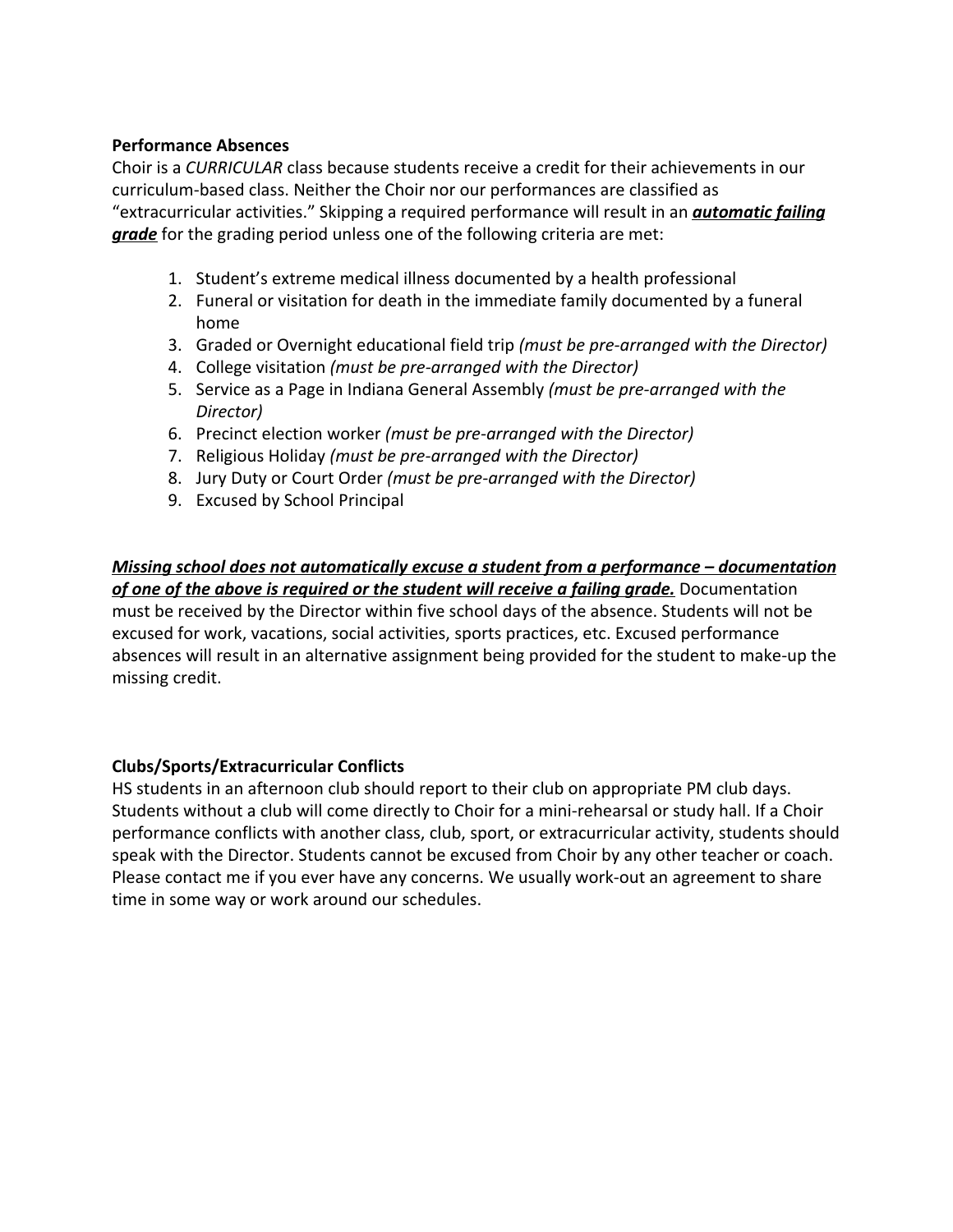# **GRADING POLICY**

#### **Grading Scale**

The following numerical equivalents are assigned to letter grades as stated by the Board of Education:

- **● 93+ = A**
- **● 90-92 = A-**
- **● 88-89 = B+**
- **● 83-87 = B**
- **● 80-82 = B-**
- **● 78-79 = C+**
- **● 73-77 = C**
- **● 70-72 = C-**
- **● 68-69 = D+**
- **● 63-67 = D**
- **● 60-62 = D-**
- **● 59 and below = F**

#### **Extra Credit**

Extra credit projects are available upon request (e.g. repertoire assignment, professional performance attendance & reflection, student teaching, historical review, research paper, etc.) All extra credit must be submitted at least one week prior to the last full school day of the semester (not including exams).

#### **Grading Weight**

Each grading period, a student's final grade will consist of the following:

| Jr. High                        |     | <b>High School</b>                 |     |
|---------------------------------|-----|------------------------------------|-----|
| Daily Materials & Participation | 10% | Daily Materials & Participation    | 10% |
| Music Literacy                  | 20% | IPA Singer's Diction               | 10% |
| <b>Part Checks</b>              | 20% | <b>Music Literacy</b>              | 10% |
| Performances & Concerts         | 50% | <b>Part Checks</b>                 | 10% |
|                                 |     | Solo & Ens./Musical/Project        | 15% |
|                                 |     | <b>Performances &amp; Concerts</b> | 45% |

#### **Music Literacy**

Students will be assessed for their ability to read and write music. We will practice many of these exercises in-class, and I provide several links to training apps/websites online. We frequently practice literacy skills so students have more efficient rehearsals and prepare for festivals properly.

#### **Part Checks**

Students will be assessed for their knowledge of current repertoire (i.e. Can you sing your part?) Students may be assessed individually or in small groups. Part Checks are not intended to frighten students; I genuinely use them to check for student knowledge. Please motivate yourself to practice!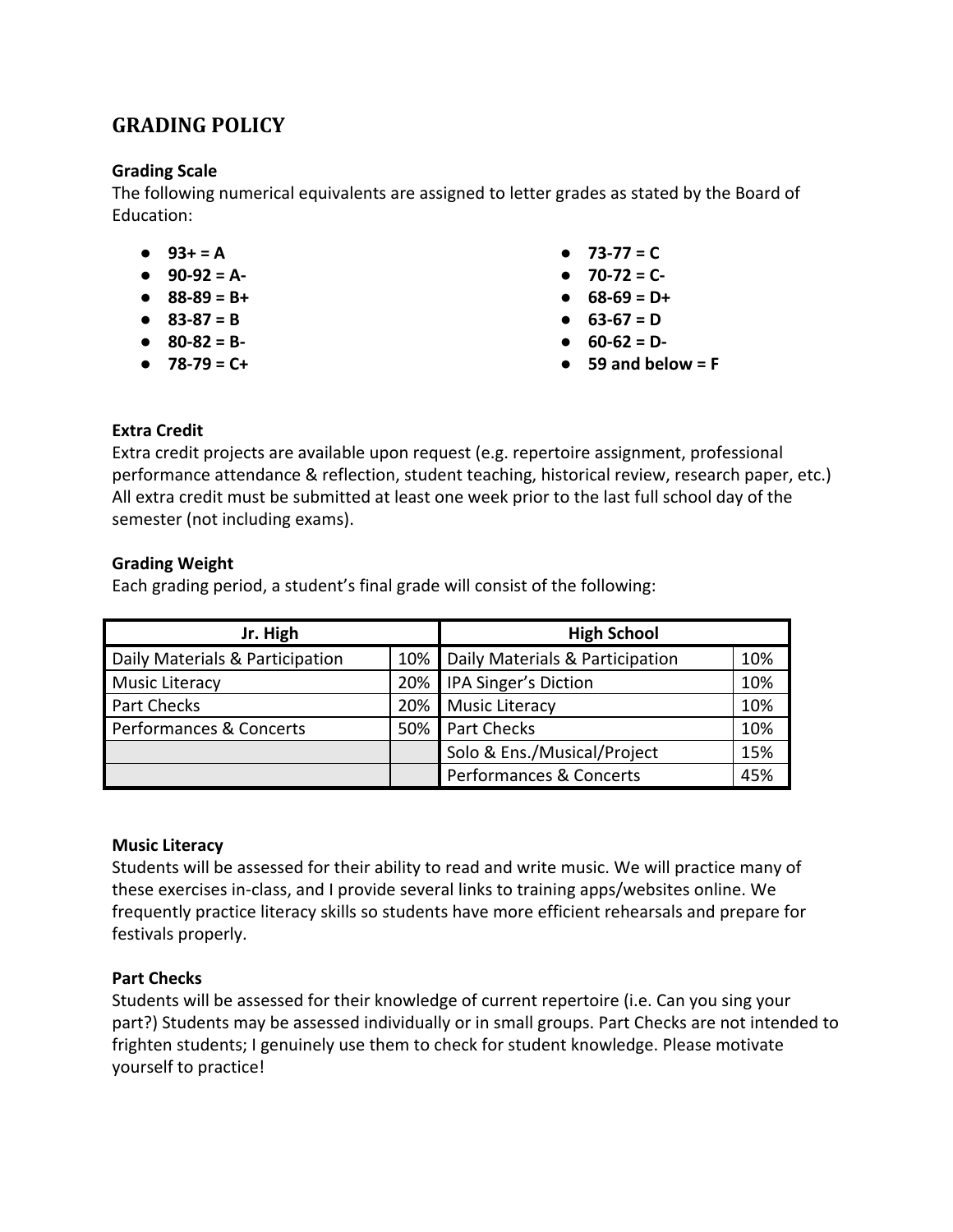#### **Solo & Ensemble (HS – required;** *JR - optional***)**

At the High School-level, participation in the ISSMA Solo & Ensemble Contest is *required* (optional in Jr. High.) Students may prepare a solo or small ensemble, with Director approval. The District Vocal Solo & Ensemble will be February 1<sup>st</sup> at AIS Evansville. State will be February 22Nndat Perry Meridian High School in Indianapolis. While *District* is required, State is optional if you advance.

- **Soloists** must attend voice lessons twice a month for 30 minutes (usually after school or lunch, but other times are available.) Students must sign up for lessons in the Choir room. Lessons, music, accompanist, and registration costs at the district level are included in the NPPA Choir Fundraising Package. Advancement to state requires a Gold rating in Group I (advanced).

# **Solo & Ensemble participants must attend regular rehearsals/lessons, pass a jury hearing in January, and attend the District Contest date in order to receive full credit.**

# **\*\*Solo & Ensemble may look different this year. Please be flexible.\*\***

### **MONEY**

#### **Class Materials**

Students are responsible for acquiring the following materials and bringing them to class each day:

Chromebook, 1-inch plain black binder, loose leaf paper or notebook, pencil with eraser.

#### **School Activity Fee**

Each school charges a small activity fee for Choir in lieu of the fact that we have no textbook. This fee is paid directly to the school at the beginning of the year with the rest of your textbook and activity fees (JR - \$3/semester; HS - \$5/semester). The school activity fee is used to purchase music and supplies.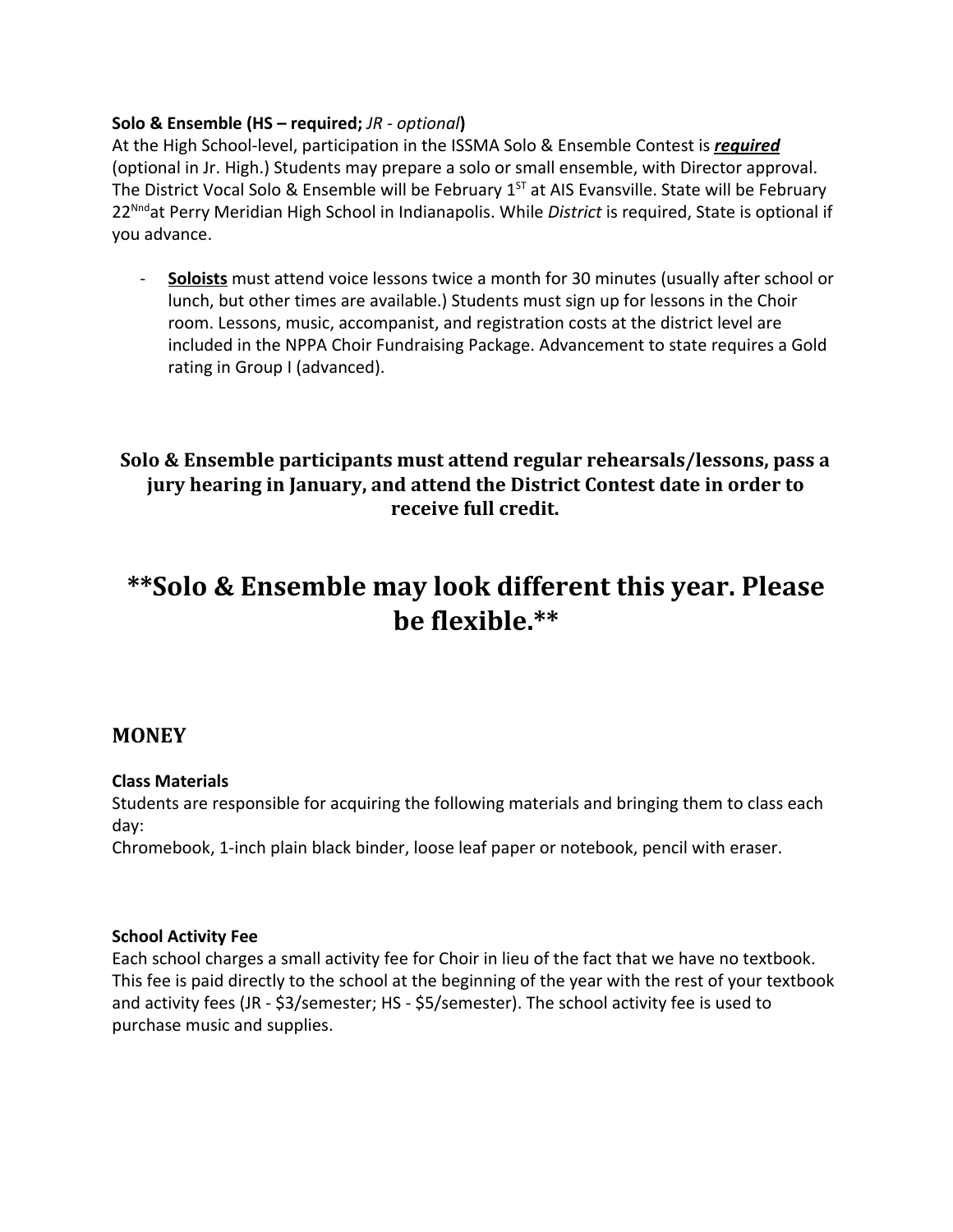#### **NPPA Choir Fundraising Package**

The Boosters of the North Posey Performing Arts are a 501(c)3 organization of parents who help fund performance opportunities in band, choir, and theatre. Choir is open to all students regardless of family income, but we need everyone to fundraise or contribute. The NPPA asks that each student participate in the annual NPPA Choir Fundraising Package.

Students can participate in any or all of the fundraisers throughout the year to raise the *total profit* amount listed (*we only make so much profit off each fundraiser.)* Each student's fundraising will be tracked individually so you can see your financial progress on our website. **If you do not wish to fundraise or don't make your fundraising goal, we kindly ask that you pay the difference**. Fundraising does not affect any student's grade, but may lead to a reduction in performances, field trips, and other educational opportunities. Excess fundraising amounts can be used toward other optional fees or future years in Choir. If you have any questions, please reach out to Ms. Schaefer.

| Jr. High - \$50 total profit/year           | $Sr.$ High $-$ \$100 total profit/year   |  |
|---------------------------------------------|------------------------------------------|--|
| Dress/Tux Rental, Alteration, & Cleaning    | Dress/Tux Rental, Alteration, & Cleaning |  |
| Performance Transportation                  | Performance Transportation               |  |
| ISSMA/IMEA Registration                     | <b>ISSMA/IMEA Registration</b>           |  |
| <b>CSWS Registration/All-State Audition</b> | District Solo & Ensemble (reg.+accomp.)  |  |
| Music and Copyright Agreements              | Southern IN Honor Choir Registration     |  |
| <b>Concert Accompanists</b>                 | <b>Music and Copyright Agreements</b>    |  |
| Choir T-shirt                               | <b>Concert Accompanists</b>              |  |
|                                             | Choir T-shirt                            |  |

#### **Does NOT include optional fees: Does NOT include optional fees:**

- District Solo & Ensemble (\$35 or \$10) HS Quad State (\$60 by audition)
- All-State Registration (\$200 if you advance) State Solo & Ensemble (\$35 or \$10)
- Jr. High Quad State (\$40) All-State Audition (\$15)
- Musical Costume Rental (TBA by part) All-State Registration (\$200 by audition)
- part)

- 
- 
- 
- 
- Extracurricular field trips (TBA) Musical Costume Rental (TBA by
	- Extracurricular field trips (TBA)

**\*\*We will work with students if you have a financial need. We want each child to have high-quality opportunities in our performing arts programs.\*\***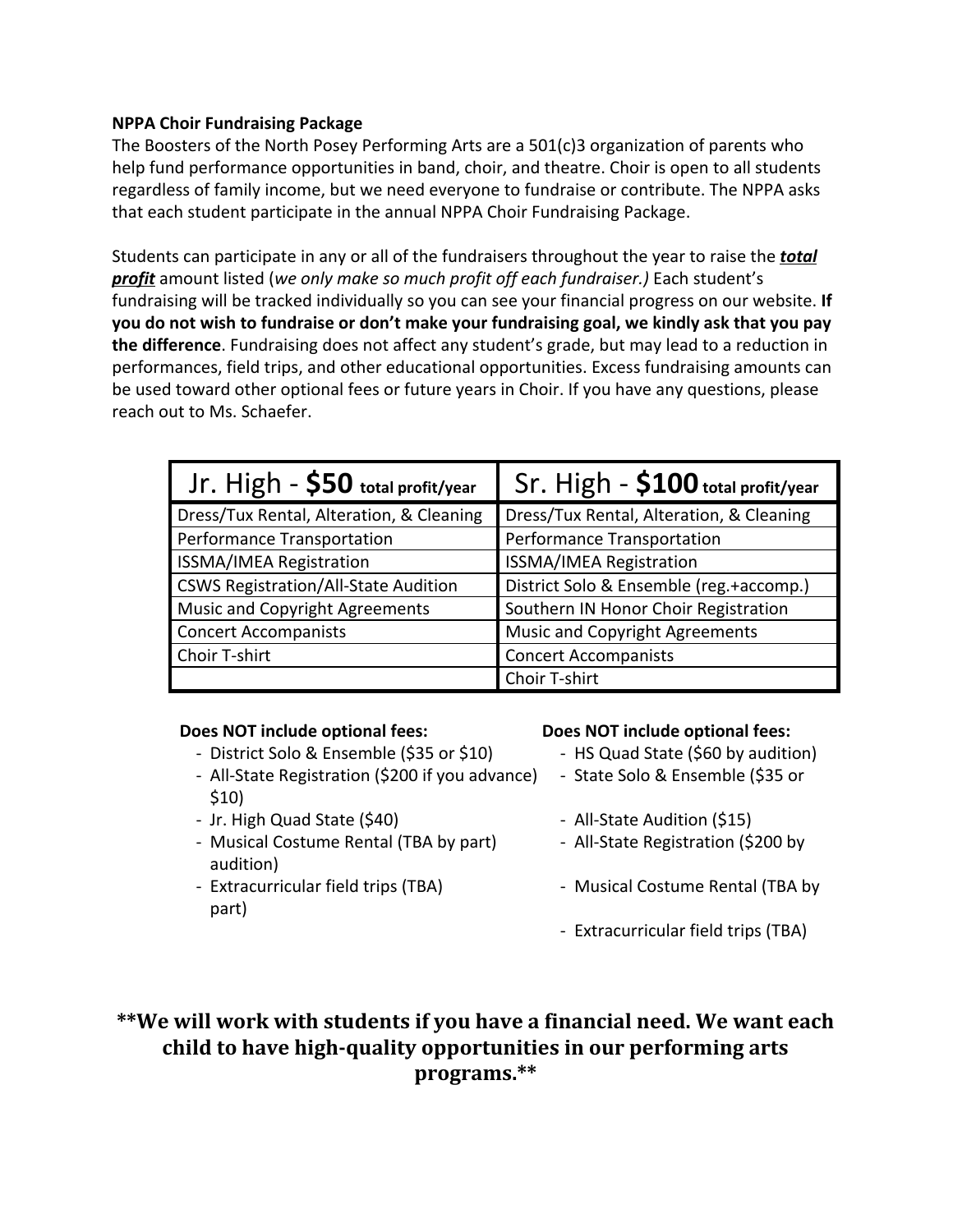# **TRAVEL & OFF-CAMPUS ACTIVITIES (May vary due to COVID-19)**

#### **Transportation**

If the Choir participates in an off-campus activity, all travelers must follow the school transportation policies. In some cases, the school may not be able to provide transportation. Please talk with the Director if you ever have transportation needs. Permission slips are sent home before each event.

Parents may transport their child in a personal vehicle if documentation is provided to the Director. Students may not ride with unapproved drivers without documentation from a parent/guardian.

If allowed by the Director and the school, high school students with a valid Indiana state drivers license may be able to transport themselves to an off-campus location in some circumstances. Students may not carpool with other students unless pre-approval is granted from the Director and the parent/guardian has given permission in writing.

If we decide to meet at the school to load transportation, students may be responsible for getting to the school building. Please contact Ms. Schaefer if this is ever a concern.

#### **Overnight Stays**

Some optional off-campus activities will require an overnight stay in a hotel for participating students. The director will organize lodging for all students and verified chaperones unless a parent or legal guardian has notified the director (in writing) of an intent to secure lodging for their student(s). Extra fees may be necessary to cover the cost of lodging, but these will be announced in advance. All students are expected to follow school policies, hotel regulations, and Director/chaperone instructions. Students are NEVER allowed in a hotel room of the opposite gender.

Each night of an overnight trip, the Director/chaperone will announce:

- CURFEW all students are to be in their own rooms, ready for room check
- LIGHTS OUT lights in the room are to be turned OFF and students are to be in bed
- LOAD all students are to be ready to load transportation
- CHECK-OUT same as load, with rooms cleared and bags/suitcases ready to leave

#### **Family & Chaperones**

Parents and families are always invited to attend choir events. If we need chaperones, the Director will send a note home to parents and post information online. Official chaperones must be approved by the Director and the school corporation or NPPA via a free, limited background check.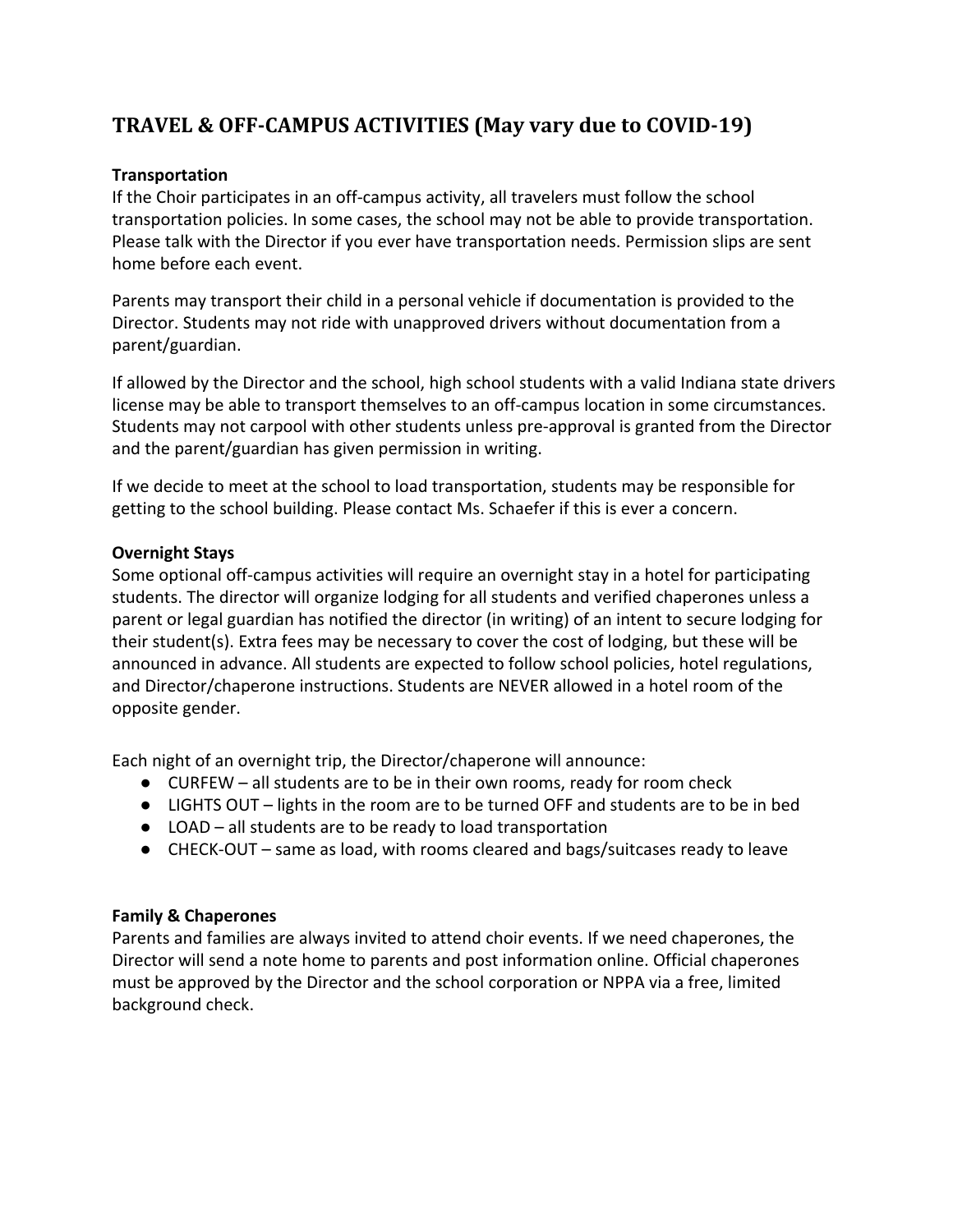# **STAYING INFORMED**

#### **Remind App**

I frequently use an app called "Remind" to send messages to students without giving them my personal cell phone number. It is available in the Apple App Store, Google Play Store, and Windows Store. I usually send messages only when needed. This app is not required, but it is useful!

- **Jr. High Choir** text **@npjhchoir1** to **81010** or email [npjhchoir@mail.remind.com](mailto:npjhchoir@mail.remind.com)
- **Sr. High Choir** text **@nphschoir2** to **81010** or email [nphschoir@mail.remind.com](mailto:nphschoir@mail.remind.com)

#### **Website**

Important Choir updates are posted online at **northposeyperformingarts.com** for your convenience. You can find music, updated calendars, announcements, and more. Each school website has a link to our site under "Academics." Choir assignments are also posted on Harmony/Canvas at both schools.

#### **Social Media**

Follow us on any of our social media platforms available at northposeyperformingarts.com! We are on Facebook, Twitter, Instagram, Snapchat, and Youtube! Pictures and videos may be posted with parent permission according to school policy – please contact Ms. Schaefer if you ever have any concerns. Some social media is blocked as part of our "Vikings Go Virtual" initiative, but Mrs. Schaefer still uses these platforms to communicate with parents and share with students, Please remember to follow the school handbook policies and corporation AUP regarding technology and online communication. Safety is our #1 priority!

#### **Contact information**

Parents and students are encouraged to contact me at any time. Parents are welcome to call or text me, and I usually respond quickly. You can contact the NPPA on our website or by emailing [n.p.performingarts@gmail.com.](mailto:n.p.performingarts@gmail.com) Students are not allowed to use my personal cell phone number except in cases of emergency during field trips. The "Remind" app allows students to message me and will always record those SMS conversations.

# **Thank you for reading! I hope you're as excited as I am about the year ahead!!!**

### **Ms. Victoria Schaefer**

vschaefer@northposey.k12.in.us www.northposeyperformingarts.com